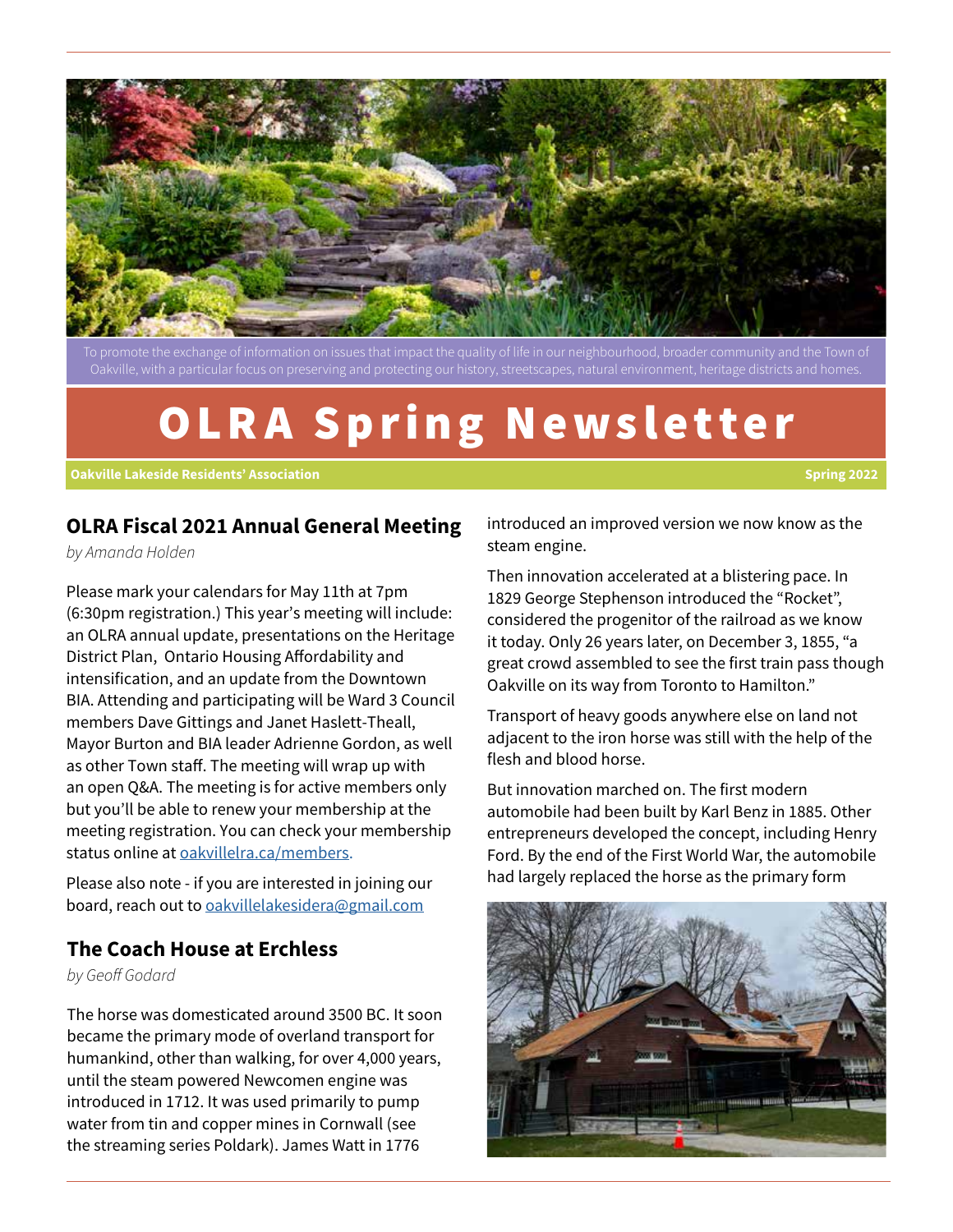of land transport other than the railroad, which it complemented.

Which brings us to the Coach House at Erchless. It straddles that era of change and transformation. It was completed in 1898 by Allan S. Chisholm to replace what would have been a stable. The new larger structure included accommodation for the stable hands that attended the Chisholm horses. They fed, groomed, cleared manure, and maintained the carriages and buggies used for, as they said in the day, "peregrinations about the Town and countryside, for pleasure or for purpose".

It was completed while the automobile was still a glint on the horizon. However, within fifteen years the astonishing advance of technology was replacing the horse with the "horseless carriage." The Chisholms would have repurposed the coach house to accommodate the motor car by 1910 or so.

It is unknown how many horses, then "horseless carriages" were accommodated in the structure by the time the family moved on and the estate became part of the Town of Oakville's legacy of museums. We do know the coach house lay fallow for many decades, unused except for storage.

In summer 2016 a public consultation was held to explore potential future uses of the otherwise deteriorating structure. A recommended use report followed in early 2017. In 2019 full funding was approved by council and after an archeological analysis the same year, in 2020 design and tenders were complete and construction started in March 2021. The final step, re-roofing, was finished in April this year and the Coach House is planned to open for events in May.

The result is a beautifully restored structure that reflects the building techniques and materials used 125 years ago. Every structural component has been restored. Where damage could not be repaired it was replaced with millwork that matched, using salvaged wood from elsewhere dated to the same period. To the extent possible, new work was undertaken using the same tools and techniques that would have been used in the 1890s.

The original poured glass panes with all their imperfections comprise most of the windows. The original cedar shake wall covering was painstakingly removed and replaced using steam and pressure to replicate original curved arches. The eves and downspouts are the existing lead-coated copper used in fine construction in years gone by.

The manure pit is rebuilt, although there is some question on how it may have been emptied, since the restorers found no evidence of a door through which to remove the product of the horses. In any case it would have been quite pungent at times for the adjacent Oakville Club tennis courts and the even closer Lawn Bowling Club!

The following photo essay details some of the painstaking work undertaken by Clifford Masonry Limited, the primary contractor of the project.



*Steam-treated curved cedar siding with lead coated copper downspout* 



*OLRA board members and local residents visiting the Coach House opening*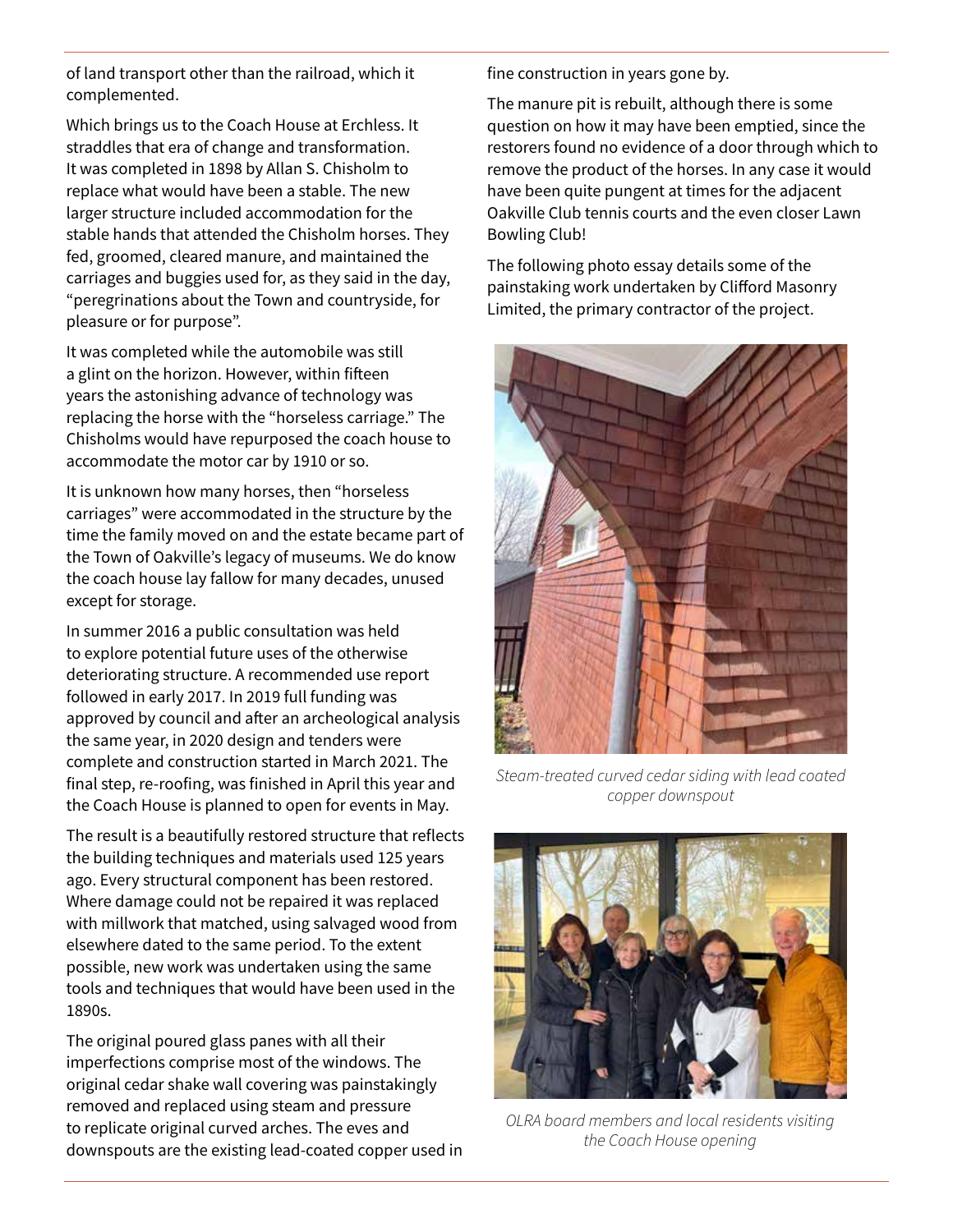

*Damaged wood is replaced with salvaged wood of similar age, same species* 



*Restored floor in the stable hands quarters with original "wavy" or antique glass windows*



*The restored box stalls* 



*The new roof with the manure pit in the foreground*

*The author wishes to thank Karl and Nick, who provided access to and fascinating detail about this very welcome restoration of a long-neglected structure.*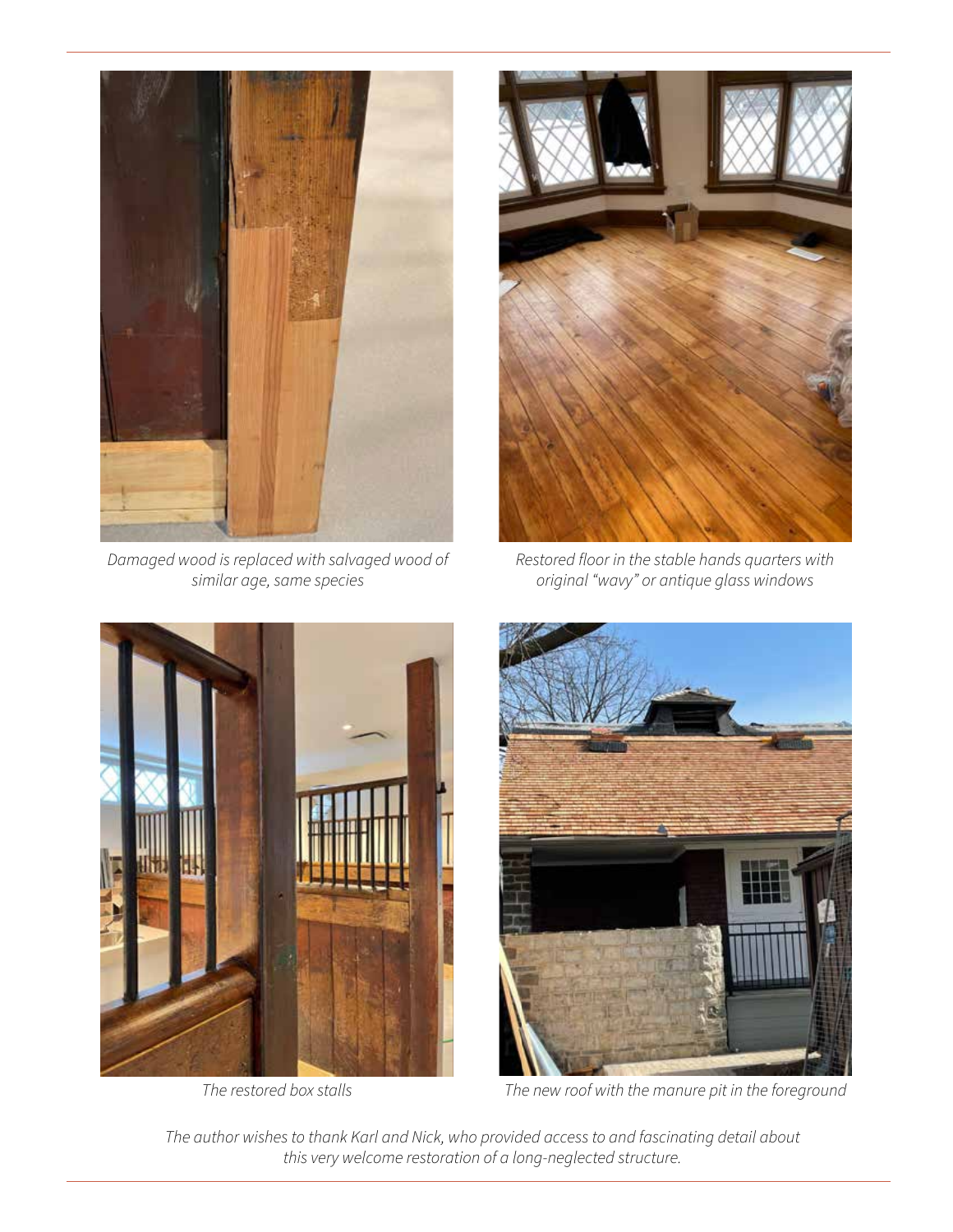### **Join us for the Fiscal 2021**

# OLRA Annual General Meeting

**May 11th, 7pm at the Oakville Club (Registration 6:30pm)**

### **Board of Directors**

A special thank you to the members of the OLRA Board for their contributions and support:

**President:** Anya Cowan

**Past President:** George Niblock

**Treasurer:** Derek Wallace

**Secretary:** Amanda Holden

**Membership:** Trish McTavish

**Director:** Hazel Cole

**Director:** Dia Frid

**Director:** Geoff Goddard

**Director:** Catherine Hurley

**Director:** Gail Kaufman

**Director:** Anita Mackey

If you would be interested in joining our board please email us at oakvillelakesidera@gmail.com

## **Meeting Agenda**

This year's meeting will include: an OLRA annual update, presentations on the Heritage District Plan, Ontario Housing Affordability and intensification, and an update from the Downtown BIA. Attending and participating will be Ward 3 Council members Dave Gittings and Janet Haslett-Theall, Mayor Burton and BIA leader Adrienne Gordon as well as other Town staff. The meeting will wrap up with an open Q&A.

Please note that the AGM is for current members only. You can check your membership status at oakvillelra.ca/members

This is an opportunity for you to join the OLRA or renew your membership at \$25 for one year, \$40 for two years. Please see the back of this newsletters for payment options in advance or renew your membership at the AGM (please arrive for 6:30).

*Please note, at the time of writing we are planning for an in person meeting and investigating options to also include a zoom link for those not comfortable with an in-person event. Details will follow via email closer to the date.* 

## **OLRA Street Captains**

*by Trish McTavish*

In an effort to increase our membership, profile with the Town and to maintain an accurate database of our members, the OLRA is looking for volunteers to be "Street Captains" for their street (or area). The Street Captain's role is quite simple and not time-consuming: just keep the OLRA updated on new families moving onto your street (or into your area) so that we can welcome them and invite them to join and participate in the OLRA.

If you are interested in becoming an OLRA Street Captain for your street, please contact:

Trish McTavish olramembership@gmail.com

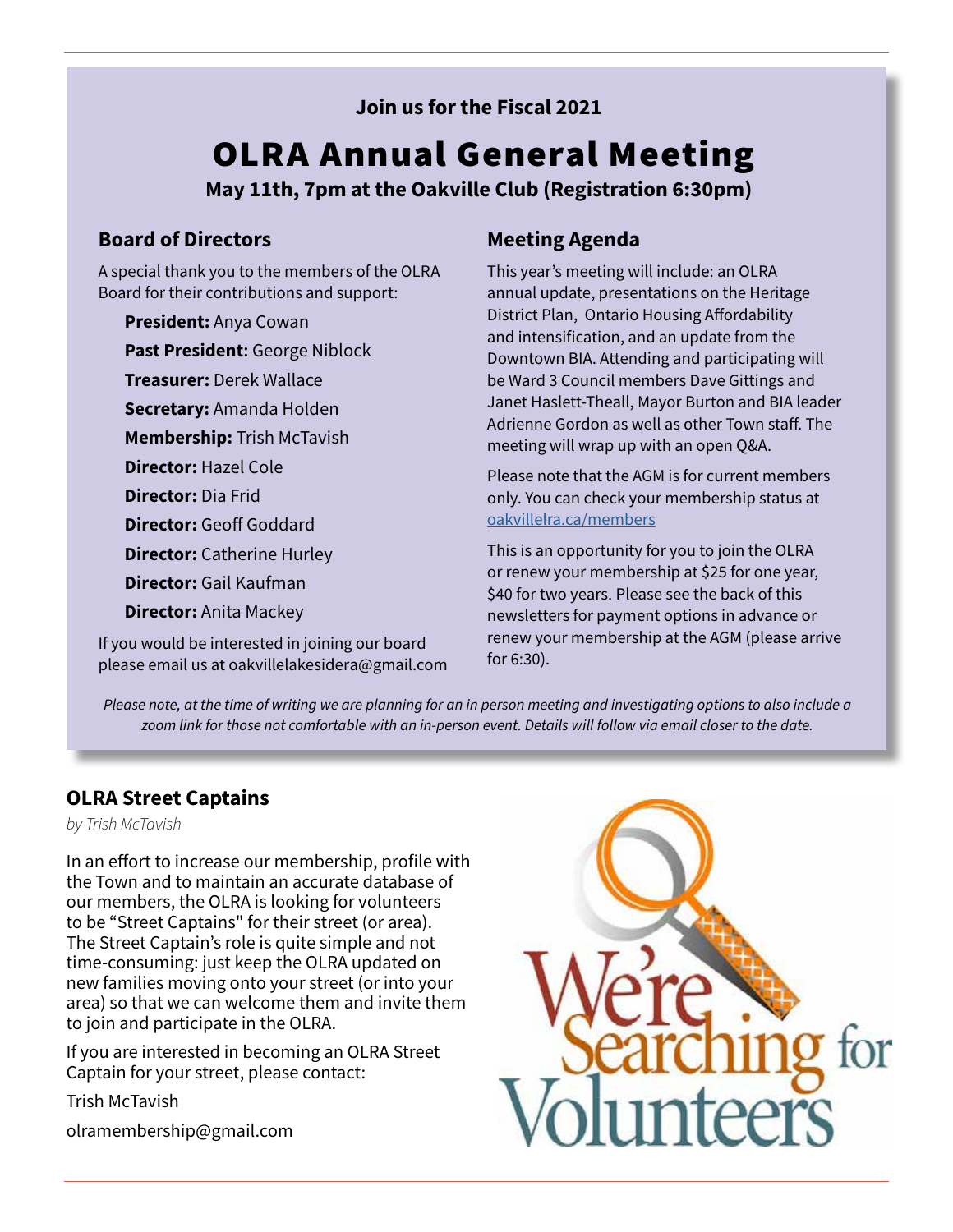# **Old Oakville Heritage Conservation Dis- trict Plan Update**

*by Anita Mackey and Catherine Hurley*

In the fall of 2022, the Town of Oakville announced plans to update the Old Oakville Heritage District Plan. Established in 1981, the Old Oakville Heritage District is one of the first established in Ontario. With changes to the Ontario Heritage Act in 2005 and 2021, the Plan requires updating to meet legislation requirements and to reflect heritage best practices.

OLRA is very supportive of this initiative and has



formed a Working Group comprised of members of the Board and member volunteers to review and provide input into the materials being prepared by the Town. The objective is to ensure that appropriate conservation principles and guidelines are being proposed to strengthen the protection, conservation, and management of change to the buildings, and character of the neighbourhood streetscape, including the cultural, landscape and natural heritage elements.

While the Town's process has been delayed, the Working Group has developed a comprehensive work plan that will enable OLRA to contribute to the Town's process in a timely manner.

The key elements of the work plan include the following:

#### **Input to Town's RFP and Heritage Consultant Selection Process (Completed)**

We have provided the Town with a proposed set of interview questions for their consideration to use during the Town's selection process of the heritage consultant who will be responsible for the development of an updated Old Oakville Heritage Conservation District Plan.

#### **Input to Heritage Conservation Study & District Plan Elements (Underway)**

As part of this process, the Ontario Heritage Act requires the completion of a Heritage Conservation Study as well as a District Plan. The Working Group has identified five main areas where we will provide input and comments to the Town process:

- 1. Study Structure
- 2. Building Inventory Analysis
- 3. Streetscape and Overall District Character Elements
- 4. Policy and Planning Mechanisms
- 5. Best Practices Heritage Guidelines

#### **Participation in Town's Public Engagement Process (To Be Determined)**

We recognize the importance of engagement by OLRA and our membership in the Town's outreach and consultation process. While the timing for this process has not been confirmed, the intention is for our Association to actively participate as a key stakeholder. Once timelines have been established, the Working Group will recommend an OLRA engagement and membership outreach process to the Board.

The Working Group is in the process of developing a section on our OLRA website dedicated to this topic. In addition, if you would like to sign up for project updates from the Town, please provide your contact information to heritagedistrict@oakville.ca.

If you are interested in contributing to this effort, please email us at oakvillelakesidera@gmail.com.

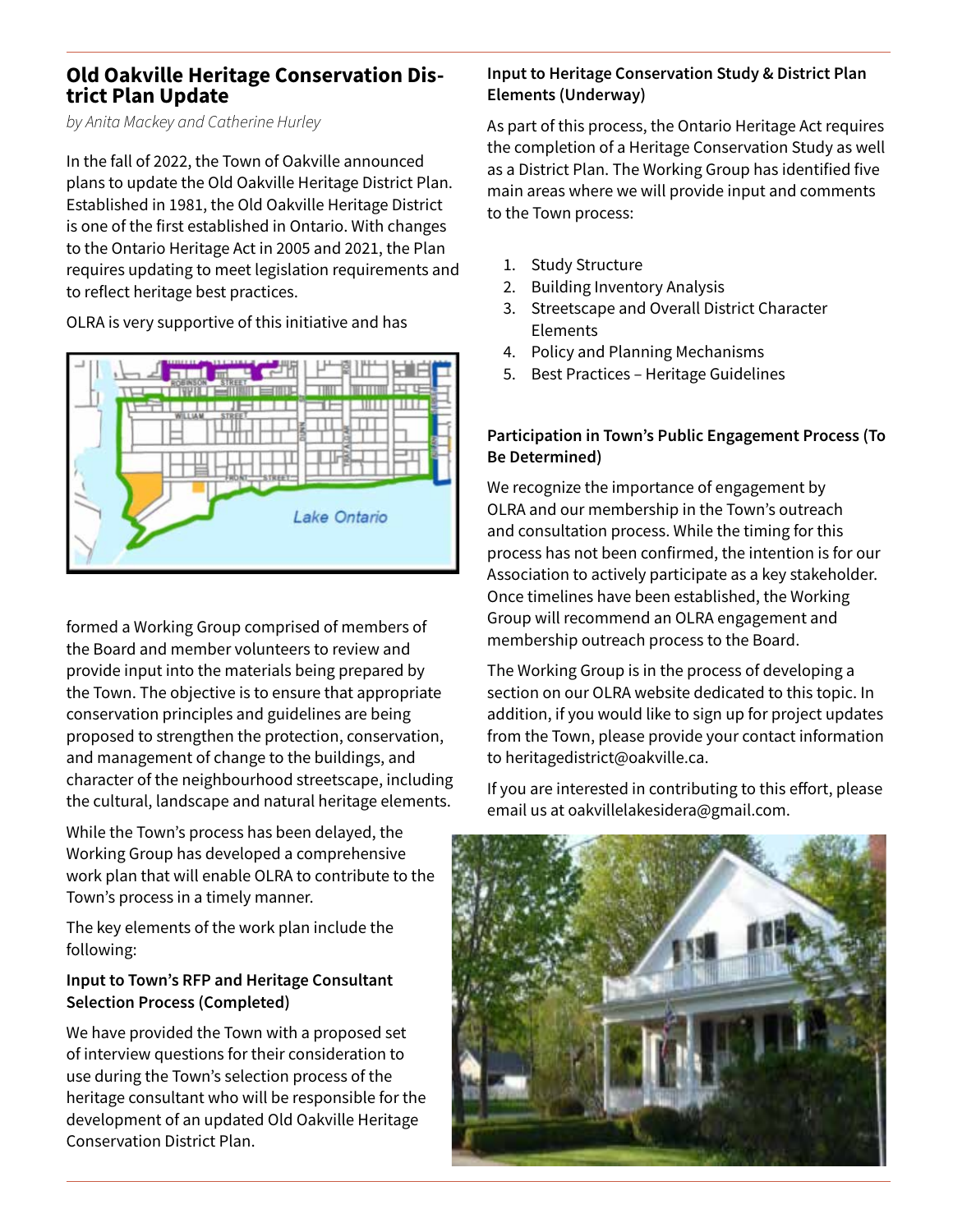#### **Local Business Highlight – Ace Coworking**

*by Hazel Cole* 

Following the success of our article about Crack Pot Studio on Robinson Street, I was actively looking for another small business to highlight for our newsletter. It just so happened, that at the same time, Gail Kaufman, a member of the OLRA board, joined ACE Coworking just next to Crack Pot on Robinson. Another business on Robinson! Is this a trend?

I knew that co-working spaces had been popular downtown for a while now, but in the suburbs? In Oakville? My curiosity was aroused, and I felt that others in the neighbourhood might also be interested. Who was the person behind this forward-looking business? When was ACE started up? How was it faring? Yes! I had found a subject for my article. I immediately reached out to Nancy Fornasiero, the owner, who very kindly invited me to visit ACE. The following is her story.

After 20 years of working from home, and with her children long gone, Nancy started to look around for more sociable settings in which to work. She saw many people in her situation working in the library and in coffee shops around town, but to her surprise could not find a single co-working space. Convinced that there was a gap to be filled, she decided to go ahead and create the sort of place she wanted to work in herself. This result is ACE, which opened its doors in 2018. Her decision was quickly validated. By the time the pandemic hit, she had reached 85% of capacity.

Upon my arrival at ACE, I was immediately struck by my surroundings. They were not at all what I had expected; this was no ordinary office space. The vast central area featured wooden desks, surrounded by individual

coffee machine. Members, or ACERs, are also offered professional development seminars, a book club, a weekly meditation class and other social events. Happy hour on the roof top patio is a big hit, I was told. "We are much more than just a place to work," said Nancy, "ACE Coworking is a place to collaborate, network and be inspired by other entrepreneurs and business owners."

"How," I asked her, "did ACE fare at the height of the pandemic?" Surely, I thought, an open plan concept was not ideal, given the need for social distancing. Nancy assured me that, in reality, people in co-working spaces are hyper-aware of what it takes to make a shared workspace safe, implementing strict cleaning regimes as well as workplace safety protocols. In fact, ACE was recently the recipient of an Oakville Award for Business Excellence – the Bell Small Business of the Year award. The team was recognized "for their ability to maintain compliance to the province's safety measures, while keeping their membership for the most part intact, and their business thriving thanks to strategic and creative pivots."

It seems that the pandemic has permanently shaped how people think about workspaces. Rather than spending hours commuting to an office downtown, many are opting to work online. However, they are hesitant to work full time from home for fear of suffering from a feeling of isolation and loneliness. The co-working concept for many is the ideal solution, at least in our town, judging from the success of ACE. In fact, Nancy just recently opened a second place in the old Nesbitt Burns building on the corner of Church and Trafalgar. Many congratulations, Nancy, we wish you continuing success.

offices, a stylish lounge area, exposed brick walls and a load of colourful pictures painted by local artists. The place had a definite buzz about it. There were people of all ages: some working at their desks, others chatting quietly together in the lounge area and around the



Nancy welcomes all to come and tour.

*Nancy has strong ties with Haltech, the Downtown Oakville BIA, Sheridan College, Silicon Halton, Mom-2MomBiz, as well as the Chamber of Commerce and the Town of Oakville. She has won multiple awards, such as Oakville's Readers' Choice Award: new Business 2018 and Best Serviced Office 2020.*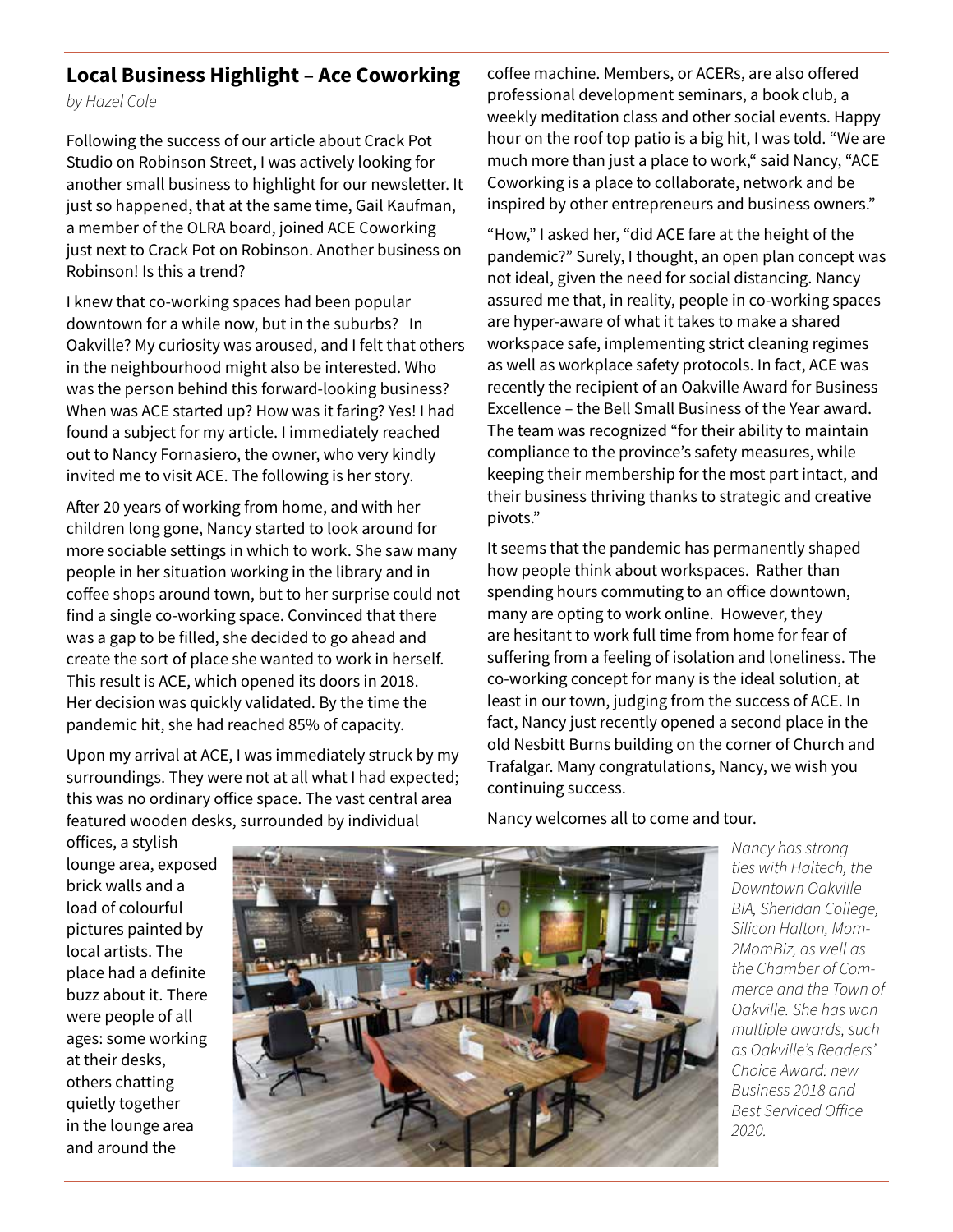# **Oakville** Downtown

Business Improvement Association Update



# **Mother's Day – May 8**

We have partnered with our Downtown floral shops, Fiori Oakville and Moon's Flowers, to brighten mom's day.

Stop by our BOHO Flower Truck beginning at 10AM in Towne Square to receive a free bloom and snap a photo. The first 250 moms to visit will receive a free bloom.

## **Shop the Street – June 11 & 12**

Head Downtown to get ready for summer with savings from Downtown Oakville merchants. Shop the street for deals street-side and in-store.

#### **Summer SWEAT Series – Saturdays in June/July**

It's back, Fitness in the Square hosted by our local studios and fitness experts each Saturday morning throughout June and July.

### **TD Summer Music Series – Saturdays in July/August**

Enjoy live music in Town Square and along the street every Saturday afternoon in July and August between 3-7.

From violins, to steel drums, and vocal performances we promise an exceptional line-up of performances guaranteed to be the best part of your summer day.

# **International Ice-Cream Day – July 17**

We're marking the occasion with FREE Ice-cream to the first 250 visitors. Stop by our pop-up in Town Square to cool off with a sweet treat.

# **Oscillation – August 1-28**

Don't miss, Oscillation is an interactive art exhibit that focuses on creating community activity and social interaction through play.

Featuring geometric forms that as you move manipulate the sound and colors, your body becomes an instrument to dance, play, and create with the people around you.





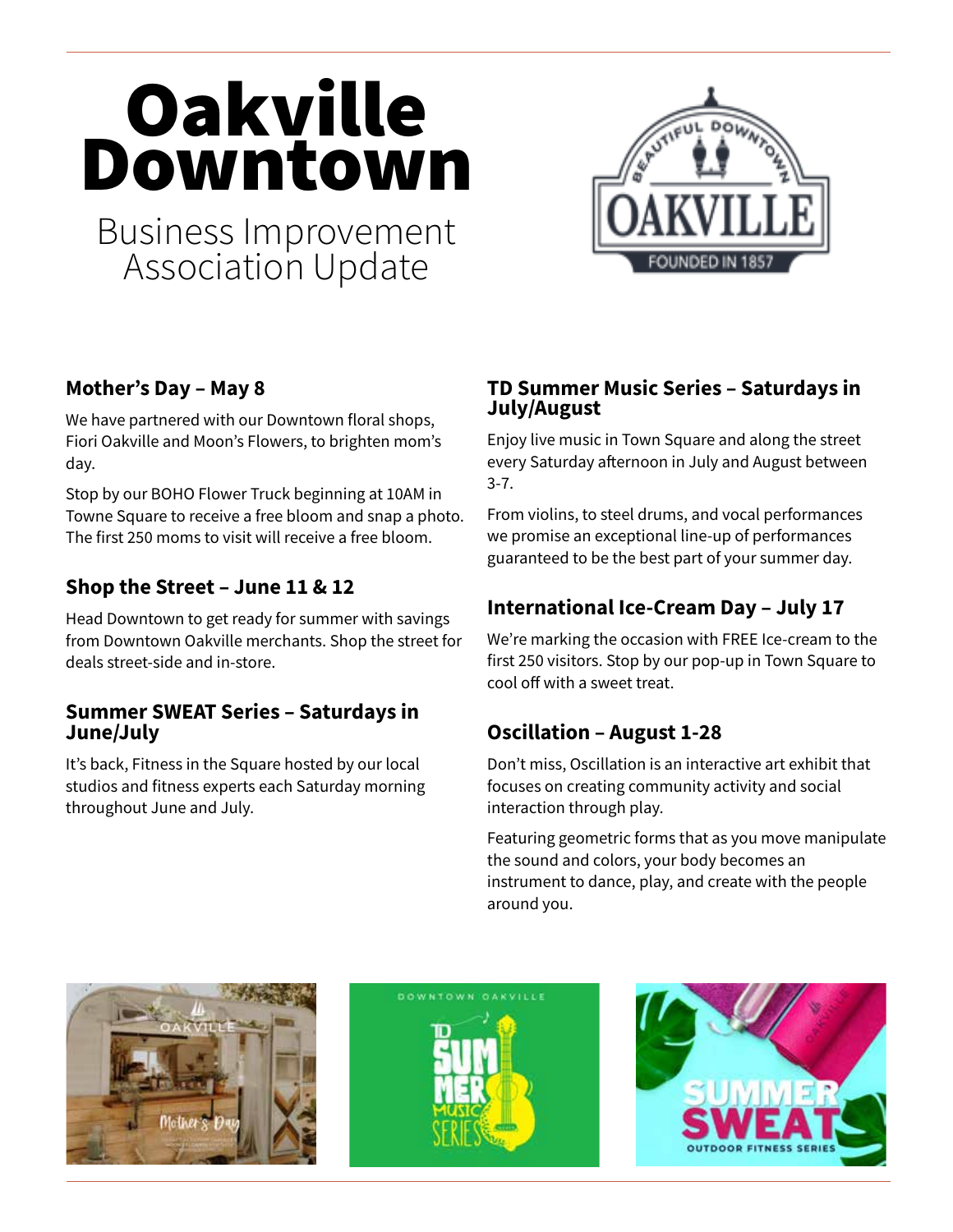# **New Docks on the Mighty Sixteen – Up- date**

*by Geoff Godard*

In the Spring 2021 Newsletter we provided a brief history of the evolution of Oakville Harbour since William Chisholm purchased 986 acres, centred on the mouth of the Sixteen Mile Creek, in August 1827. Our spring 2021 article was in connection with the installation that year of new Town docks to the south of Oakville Yacht Squadron (OYS), on the west side of the creek. The new docks are part of ongoing harbour improvements, envisioned in the master plan that has guided the many improvements in Oakville Harbour. The plan was developed following adoption of recommendations in a study commissioned by the Town in 2011.

The docks are just east of Tannery Park, and completed in 2019. They have a warranted life of 30 to 35 years and are a handsome addition to the harbour. From their sturdy construction and appearance, it seems possible they may be a fixture for many more years than that.

Unlike the ones they replaced, these docks are designed to remain in place throughout the winter. As we know, the Sixteen has many moods. Home to a myriad of waterfowl near its mouth, it can change from a placid frozen winter wonderland for skaters and hikers to a raging torrent carrying ice and debris far out into the lake after a front sweeps through with rain rather than snow.



*Skating on the Sixteen 2022*

Protection was installed in the late fall of 2021. It comes in two forms: one is a series of bubblers that operate all



*One of the bubblers at work*

winter. They prevent the ice that forms in the dock area from becoming thick enough to overcome the strength of the docks, the result of the natural expansion of water when it freezes.



*The ice boom (fire department rescue training in the background and next picture)*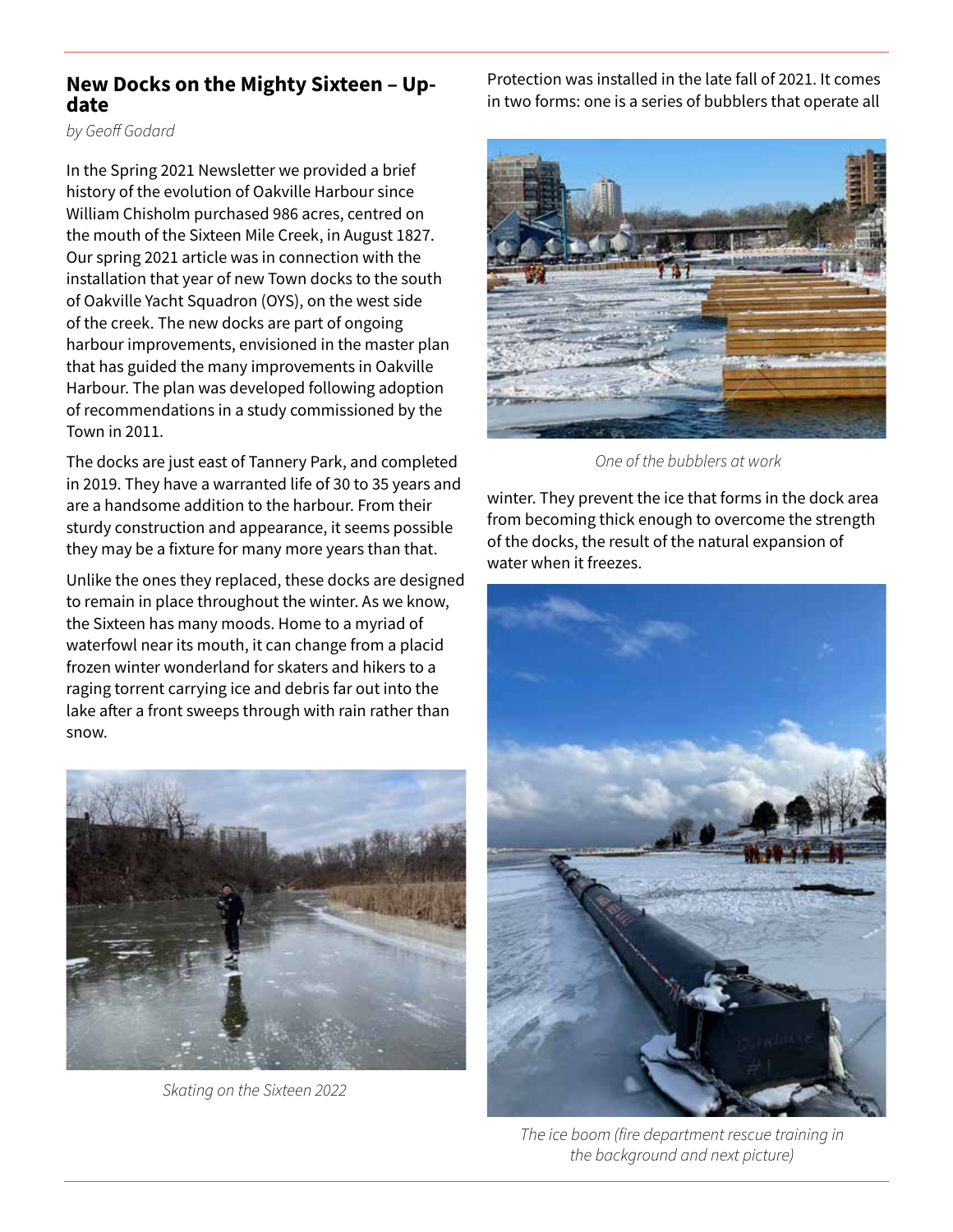

*Fire department rescue training in the water - brrr*

The second is an ice boom running from OYS to the western pier completely sealing off the new docks from the torrents that carry not only large trees, but in winter and especially during the spring freshet\*, huge chunks of ice that have in the past inflicted major damage to anything in the way.

The docks survived their first winter without any sign of damage. The bubblers are now in storage. They worked as planned, as did the ice boom during the several thaws that punctuated our winter. The boom is being repurposed for the summer, further up the creek. Most of the components are large, sturdy steel cylinders,





*And the work carries on ...*

which will be installed to the north around the power boat docks on the east side of the river, where they will protect those docks (and boats), diverting the debris that arrives, sometimes whole trees, from the upper watershed after a torrential summer storm.

> In the meantime, improvements continue. The eastern bank is being reinforced below the Rebecca Street bridge, continuing the work that was completed in the power boat basin last year.

*\* In days gone by the term "freshet" described the spring thaw when snow and ice melted in rivers in upper North America. The spring freshet sometimes lasts several weeks on large river systems, resulting in significant inundation of flood plains as the snowpack melts in the river's watershed (Wikipedia).*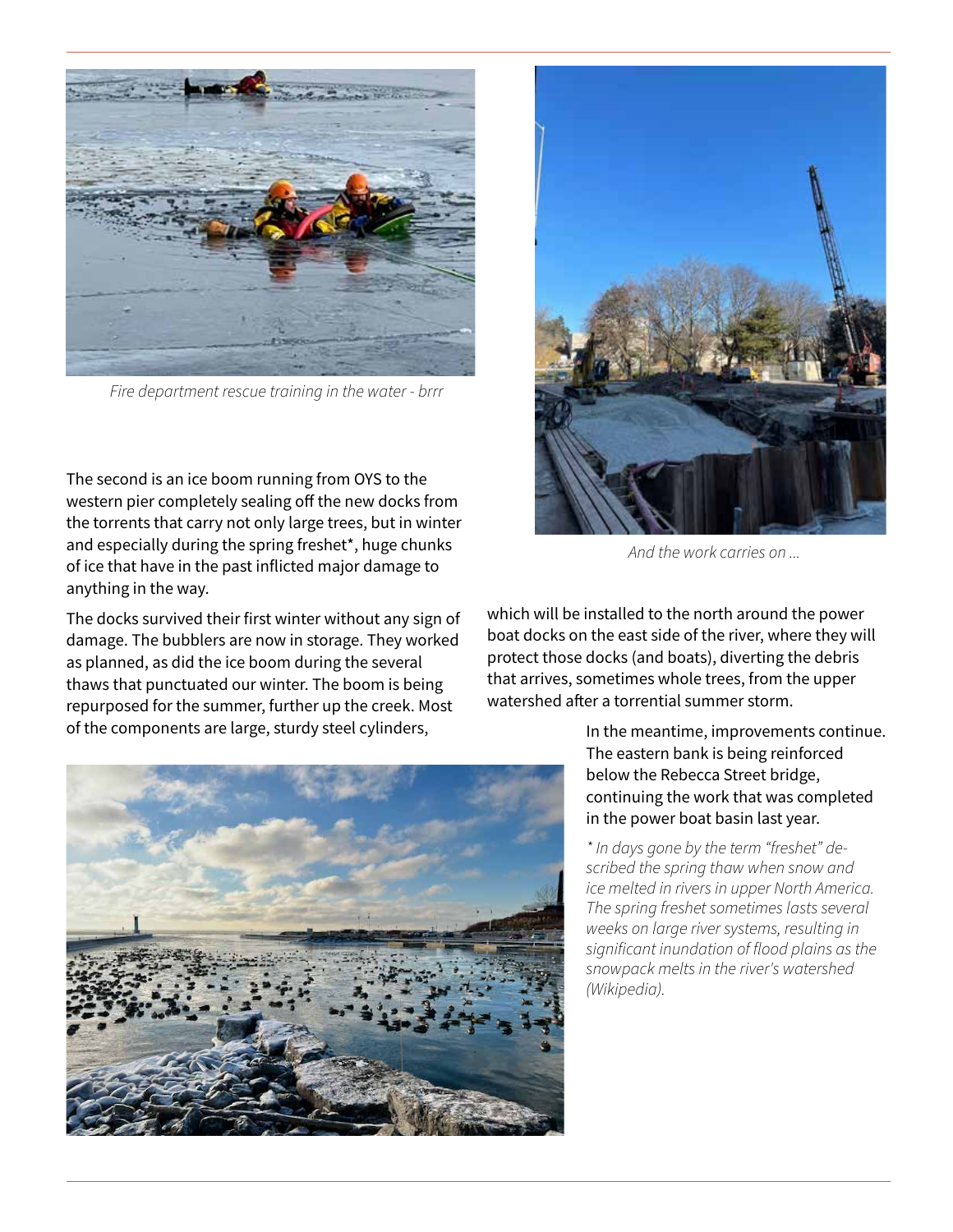#### **Intensification, Densification, and the Housing Affordability Crisis**

*by George Niblock*

We have heard a lot recently about the Housing Affordability Crisis from all levels of government. Many in the province and across Canada are concerned that housing is becoming increasingly unaffordable for Canadians. Locally we have seen house prices rise dramatically in the past two years since the pandemic began. Trends to seek more space, indoors for home gyms, home offices, home schooling and outside for recreation, entertaining, continue as people have been less able to travel. Many fled the cities for the suburbs and many more fled the suburbs for the country. At the same time, we have the phenomenon of the Baby Boomers holding onto their homes for longer than previous generations and their children, the next largest age group cohort, the Millennials are moving out and would like homes of their own. An example I heard recently was a family with four children, where all four left home over the past two years. Now this family of six requires five homes instead of just one. Couple this in a country with a pro-immigration policy to support growth and we are clearly short on houses. Hence rising house prices.

The various governments have heard the people and they would like to create the impression that they are acting on this issue. The federal government is planning to make the bidding process more transparent for properties and says, with no evidence, that this will help cool bidding wars. More transparency is usually a good thing, but this will not reduce house prices. The province threatened to eliminate 'exclusionary zoning' (single family residential neighbourhoods) to allow multi-storey apartment buildings to be built in our established neighbourhoods - also known as "densification". They said that municipalities and NIMBYs (not in my back yard) are the problem. They've corrected course for now on this issue after hearing feedback from groups like our WeLoveOakville. They know of course that making those changes also do nothing to make housing cheaper.

So, what can be done? Certainly, we know that governments do need to create policies that allow for more housing to be built. Oakville's approach has been to accept that there will be a significant provincially mandated population growth over the next 10-15 years, and we would like to see this intensification concentrated in our identified growth nodes as

outlined in the Livable Oakville Plan. These growth nodes in Oakville are essentially around the transit hubs/Go Stations, in particular Mid-town Oakville (north of Cornwall Road and south of the QEW). Most in our town are against the idea of more urban sprawl. Intensification (mid and high-rise condominium and apartment buildings) seems to be the way to go. I believe we must accept and support this type of change because otherwise our established neighbourhoods and heritage districts will surely be the next targets. As residents' associations we must keep tabs on these developments to ensure that they are meeting the standards of good planning and living up to the promises of our Official Plan, 'Livable Oakville". The OLRA will continue to provide information and communications to keep you informed.

#### **Art in My Garden**

*by Rachel Williams*

Art in my Garden is coming back to Old Oakville. It's not surprising after the success of latest year's event. Mark the date: Saturday, September 10th, rain date September 11th.

We are seeking friendly residents who would like to offer



their front lawns/front property to local artists. Williams, 647 629 8949 or rachel williamsuk@ gmail.com.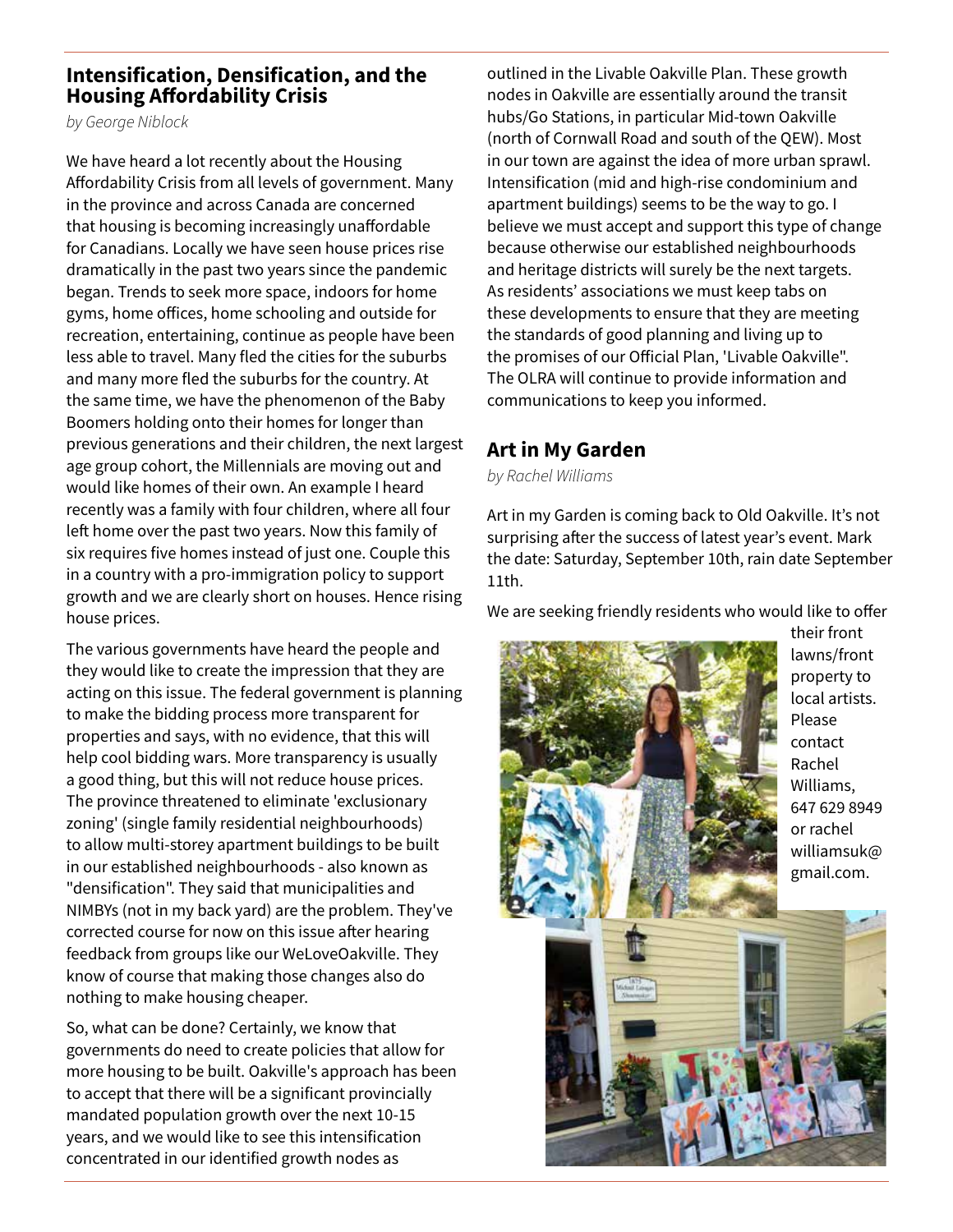#### **St Jude's Plant Sale**

*by Cath Sparling* 

Finally, after a two-year hiatus the Garden Guild of St. Jude's Church will again be able to hold its annual plant sale, May 14, 2022 at 8:30am to 11:30am. The proceeds from this fundraiser go back into the gardens As in past years this sale will have upwards of 1500 plants from which to choose: a wide variety of herbs and specialty vegetables, a large assortment of perennials for all seasons, and this year there will be a surprise product for sale to enhance your gardens. So come and check it out.

surrounding the church for maintenance and upkeep of the trees, shrubs, and plants on a year-round basis. For example, the eleven magnolias needed treatments throughout the summer last year to control scale and the memorial oak tree required care to control a gypsy moth infestation. The monies also purchase replacement plants that are lost through winter kill and



disease.

The preservation of these gardens is under the dedicated care of 20 volunteers. We always welcome gardeners or wantto-be gardeners to join us on Thursday mornings for friendship and collegiality as well as digging in the dirt. Our goal is to ensure these gardens continue as a haven that welcomes all who pass through to enjoy Nature's beauty.

## **We Love Oakville Housing Affordability Campaign Update**

*by George Niblock and WeLoveOakville*

In early March we sent out and email update alerting of concerns regarding the Ontario government Housing Affordability Task Force Report and recommendations released to the public in February. The OLRA offered our support to the WeLoveOakville (WLO) campaign to share concerns that these possible changes may put our heritage community at risk and that they do not consider the growth plan that Oakville has developed. We are pleased to report that the March 30, provincial government has heard and responded to our concerns.

The WLO campaign provides this further update:

On March 30, provincial government announced new legislation to accelerate approval of proposed residential developments. The province says that it will not impose a one-size-fits-all approach to the housing issue. Among the highlights, the legislation being brought forward doesn't change heritage protections and it maintains the character of established neighborhoods. Our local voice and our official plan, Livable Oakville, remain intact and we can continue on the path of intensification around our transportation hubs. We note that the door has been left open to revisit more radical measures postelection.

While we doubt the legislation will do much to address housing costs, we thank the government for considering our (and other citizen) input, and for not pursuing several radical recommendations that would be damaging for our neighbourhoods. As a result, WeLoveOakville has decided to suspend its email campaign to officials for now. We sincerely appreciate your early support and encouragement for our campaign. We depend on your involvement in taking on important issues together.

Changes are still evolving and WLO will continue to monitor the situation. There are several ongoing concerns, so we will be watching developments closely. We will be ready to re-engage when it's needed.